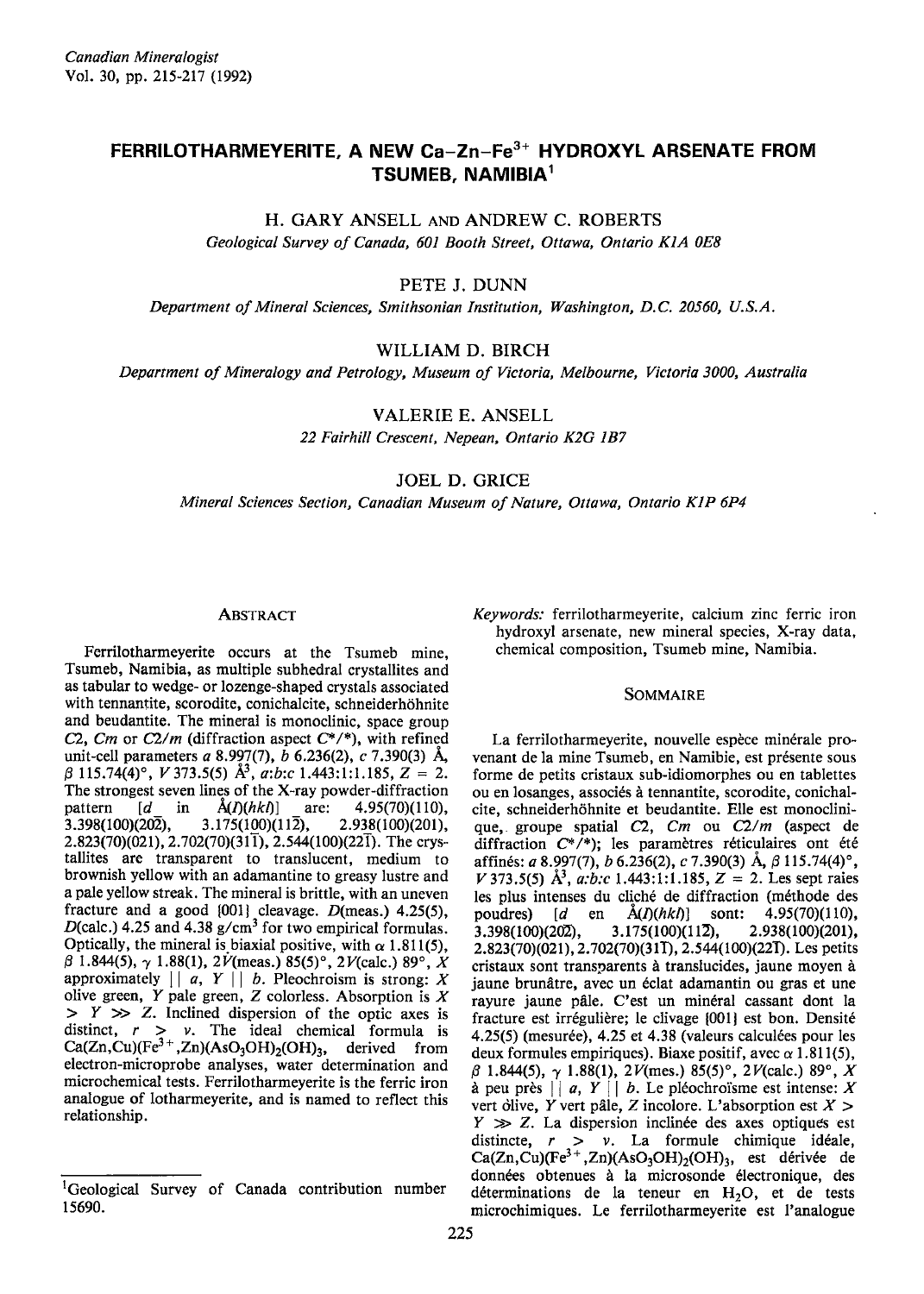ferrifère de la lotharmeyerite, et son nom témoigne de cette relation.

## (Traduit par la R6daction)

Mots-cl6s: ferrilotharmeyerite, arsenate de calcium, zinc, fer ferrique hydroxylé, nouvelle espèce minérale, données aux rayons X, composition chimique, mine de Tsumeb, Namibie.

## **INTRODUCTION**

A new mineral, ferrilotharmeyerite, has been identified on a specimen (NMC 64573) in the National Mineral Collection of the Geological Survey of Canada. The sample was collected in 1983 by John Innes, from the Tsumeb mine (32 level, W40 stope), Tsumeb, Namibia. The mineral occurs as multiple subhedral crystallites, averaging 0.2 mm in length, with crudely formed faces slightly elongate in the  $b$  direction. The matrix appears to be feldspathic quartzite showing pervasive staining by hematite. Ferrilotharmeyerite rims conichalcite and is in contact with tennantite. Large crystals of scorodite and schneiderhöhnite also occur on the specimen.

After most of the data needed to define the species had been obtained on the NMC specimen, additional ferrilotharmeyerite from the same locality was found on a specimen of massive tennantite and calcite from the Museum of Victoria, Melbourne, Australia (M38092). This specimen has a  $7 \times 7$  cm crust of dark brown tabular beudantite crystals up to I mm across, and yellowish brown ferrilotharmeyerite crystals up to about 0.6 mm in size. The water analysis for ferrilotharmeyerite was obtained from this specimen because of the dearth of material on the NMC specimen.

The mineral is the ferric iron analogue of lotharmeyerite (Dunn 1983, Kampf et al. 1984) and is named to reflect this relationship. The mineral and mineral name have been approved by the Commission on New Minerals and Mineral Names. I.M.A. The two specimens described above have been designated cotype, and are the only known specimens of ferrilotharmeyerite.

# X-RAY CRYSTALLoGRAPHY

Precession studies were undertaken on several fragments of ferrilotharmeyerite 0.1 to 0.2 mm in size from NMC 64573, but in all cases orientation photographs indicate that single-crystal multiple crystallites are present. Even the smallest fragment is composed of at least four individuals. Nevertheless,  $h0l$  and  $b^*$   $\Lambda$  201<sup>\*</sup> photographs of one fragment clearly show monoclinic symmetry and gave measured unit-cell parameters:  $a$  8.98,  $b$  6.23,  $c$ 

7.38 Å,  $\beta$  115.57°. These data are consistent with those reported for lotharmeyerite by Kampf et al. (1984). Because upper-level precession photography was impossible and the X-ray powder patterns of the two minerals are very similar, it was decided to index the powder pattern of ferrilotharmeyerite by analogy with the powder data provided for lotharmeyerite by Kampf et al. (1984). Ferrilotharmeyerite crystals from specimen M38092 are also unsuitable for single-crystal precession study.

The X-ray powder-diffraction data for specimen NMC 64573 (Table 1) were refined using twelve reflections between  $3.544$  and  $1.559$  Å for which unambiguous indexing was possible. The refined unit-cell parameters are:  $a$  8.997(7),  $b$  6.236(2),  $c$ 7.390(3)  $\hat{A}$ ,  $\beta$  115.74(4)°, V 373.5(5)  $\hat{A}^3$ , a:b:c 1.443:1:1.185, with  $Z = 2$ . The possible spacegroups, also by analogy, are  $C2$ ,  $Cm$  or  $C2/m$ (diffraction aspect  $C^*/^*$ ). The cell parameters and cell volume are slightly lower than those reported by Kampf et al. (1984) for lotharmeyerite. Contributing factors for the smaller unit cell are the small but significant differences in ionic radii between Fe<sup>3+</sup> (0.64 Å) and Mn<sup>3+</sup> (0.66 Å), and between Cu<sup>2+</sup> (0.72 Å) and  $Zn^{2+}$  (0.74 Å).

### PHYSICAL AND OPTICAL PROPERTIES

Ferrilotharmeyerite on specimen NMC 64573 occurs as subhedral crystals, averaging 0.2 mm in

|  | TABLE 1. X-RAY POWDER DATA FOR FERRILOTHARMEYERITE |
|--|----------------------------------------------------|
|  |                                                    |

|       |                                  | hkl                          | Test. |                                       |                                  | hkl                                    |
|-------|----------------------------------|------------------------------|-------|---------------------------------------|----------------------------------|----------------------------------------|
| 6.66  | 6.66                             | 001                          | 5     | 2.070                                 | 2.069                            | 311                                    |
| 4.95  | 4.94                             | 110                          | 5     | 2.026                                 | 2.026                            | 400                                    |
| 4.60  | 4.59                             | 111                          |       |                                       | 1.988                            | $13\overline{1}$                       |
| 4.44  | 4.42                             | 201                          |       |                                       | 1.986                            | $40\overline{3}$                       |
| 3.544 | 3.544                            | 111                          | 5     | 1.925                                 | 1.924                            | 223                                    |
| 3.398 | 3.395                            | 202                          |       | 1.847                                 | 1.850                            | 113                                    |
| 3.175 | 3.178                            | $11\overline{2}$             |       |                                       | 1.847                            | 204                                    |
| 3.121 | 3.118                            | 020                          |       | 1.811                                 | 1.812                            | $13\overline{2}$                       |
| 2.938 | 2.940                            | 201                          |       |                                       | 1.808                            | 023                                    |
| 2.823 | 2.824                            | 021                          | 10    | 1.773                                 | 1.772                            | 222                                    |
| 2.702 | 2.702                            | 311                          |       |                                       | 1.721                            | $11\bar{4}$                            |
| 2.544 | 2.547                            | $22\overline{1}$             |       |                                       | 1.708                            | 33ī                                    |
|       | 2.474                            | 112                          |       | 1.674                                 | 1.691                            | 312                                    |
|       | 2.471                            | 220                          |       |                                       | 1.675                            | 423                                    |
| 2,297 | 2.296                            | 222                          | 20    | 1.589                                 | 1.589                            | 224                                    |
|       | 2.276                            | 022                          | 30    | 1.559                                 | 1.559                            | 040                                    |
|       | 2.260                            | 113                          |       |                                       | 1,519                            | 421                                    |
|       | 003<br>2.219                     |                              |       | 1,509                                 | 331                              |                                        |
|       | 2.208                            | $40\overline{2}$             |       |                                       | 1.469                            | 223                                    |
|       | 2.154                            | 202                          |       |                                       | 1.468                            | 205                                    |
|       | 2.139                            | 221                          |       |                                       |                                  |                                        |
|       | 2.475<br>2.268<br>2.210<br>2.147 | $d$ (meas.) $d$ (calc.)<br>ł |       | 5<br>30<br>20<br>50<br>50<br>20<br>30 | 1.983<br>1.701<br>1.518<br>1.468 | $d$ (meas.) $d$ (calc.)<br>ł<br>ł<br>Į |

<sup>- 114.6</sup> mm Debye-Scherrer powder camera, Cu radiation Ni-filter (XCuKa 1.54178 Å)

<sup>-</sup> intensities estimated visually, values of d quoted in  $\AA$ <br>- indexed with a 8.997, b 6.236, c 7.390  $\AA$ , ß 115.74°